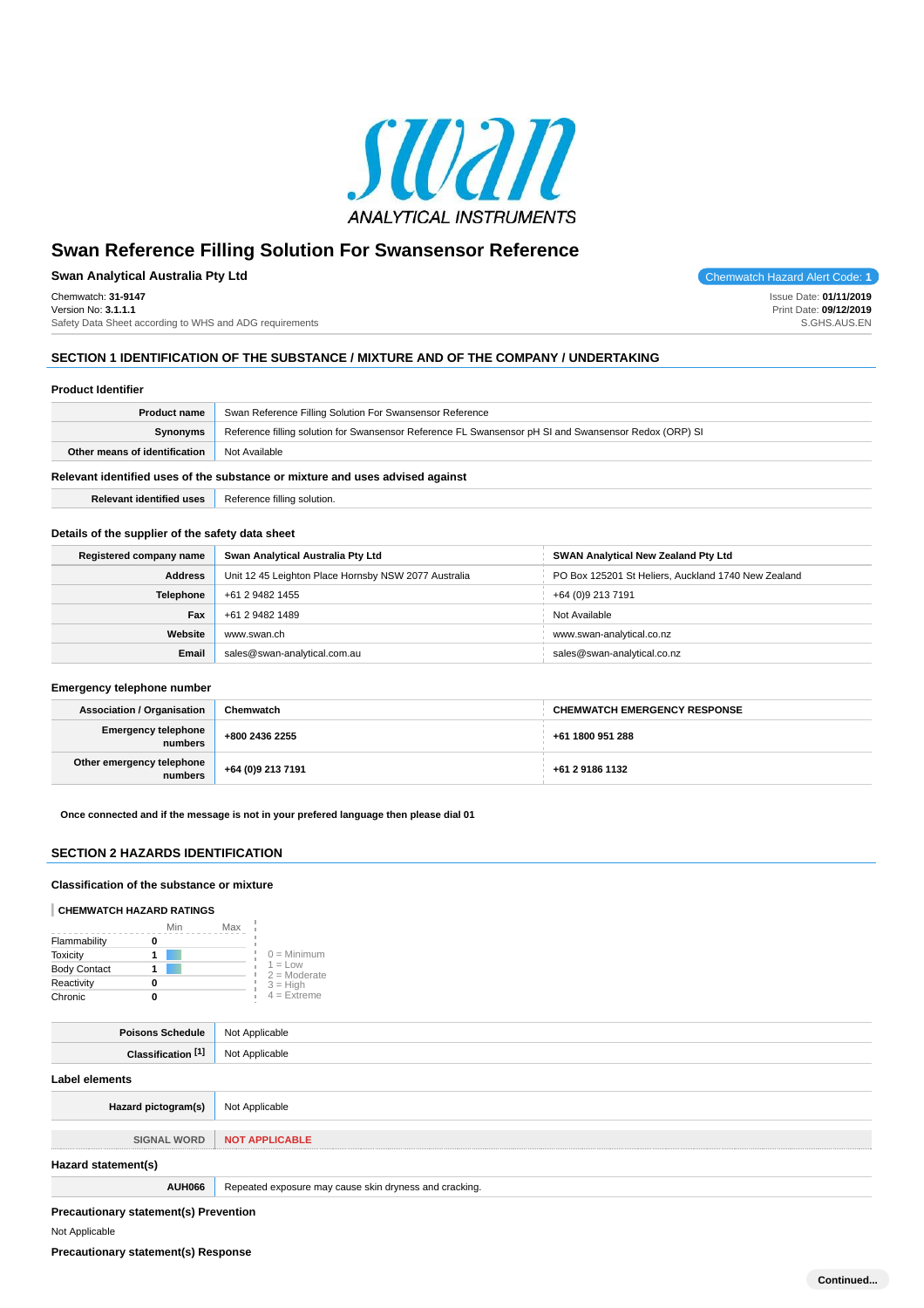Not Applicable

**Precautionary statement(s) Storage**

Not Applicable **Precautionary statement(s) Disposal**

Not Applicable

# **SECTION 3 COMPOSITION / INFORMATION ON INGREDIENTS**

#### **Substances**

See section below for composition of Mixtures

#### **Mixtures**

| <b>CAS No</b> | %[weight] | Name               |
|---------------|-----------|--------------------|
| 7447-40-7     | $30 - 40$ | potassium chloride |
| 7783-90-6     | < 0.1     | silver chloride    |
| 7732-18-5     | >60       | water              |

# **SECTION 4 FIRST AID MEASURES**

#### **Description of first aid measures**

| <b>Eye Contact</b>  | If this product comes in contact with the eyes:<br>▶ Wash out immediately with fresh running water.<br>Ensure complete irrigation of the eye by keeping eyelids apart and away from eye and moving the eyelids by occasionally lifting the upper<br>and lower lids.<br>▶ Seek medical attention without delay; if pain persists or recurs seek medical attention.<br>▶ Removal of contact lenses after an eye injury should only be undertaken by skilled personnel.                                                   |
|---------------------|------------------------------------------------------------------------------------------------------------------------------------------------------------------------------------------------------------------------------------------------------------------------------------------------------------------------------------------------------------------------------------------------------------------------------------------------------------------------------------------------------------------------|
| <b>Skin Contact</b> | If skin or hair contact occurs:<br>Flush skin and hair with running water (and soap if available).<br>▶ Seek medical attention in event of irritation.                                                                                                                                                                                                                                                                                                                                                                 |
| Inhalation          | If fumes, aerosols or combustion products are inhaled remove from contaminated area.<br>• Other measures are usually unnecessary.                                                                                                                                                                                                                                                                                                                                                                                      |
| Ingestion           | If swallowed do <b>NOT</b> induce vomiting.<br>If vomiting occurs, lean patient forward or place on left side (head-down position, if possible) to maintain open airway and prevent aspiration.<br>• Observe the patient carefully.<br>▶ Never give liquid to a person showing signs of being sleepy or with reduced awareness; i.e. becoming unconscious.<br>► Give water to rinse out mouth, then provide liquid slowly and as much as casualty can comfortably drink.<br>$\blacktriangleright$ Seek medical advice. |

### **Indication of any immediate medical attention and special treatment needed**

Treat symptomatically.

## **SECTION 5 FIREFIGHTING MEASURES**

# **Extinguishing media**

- ▶ There is no restriction on the type of extinguisher which may be used.
- Use extinguishing media suitable for surrounding area.

#### **Special hazards arising from the substrate or mixture**

| <b>Fire Incompatibility</b>    | None known.                                                                                                                                                                                                                                                                                                        |
|--------------------------------|--------------------------------------------------------------------------------------------------------------------------------------------------------------------------------------------------------------------------------------------------------------------------------------------------------------------|
| <b>Advice for firefighters</b> |                                                                                                                                                                                                                                                                                                                    |
| <b>Fire Fighting</b>           | Alert Fire Brigade and tell them location and nature of hazard.<br>$\triangleright$ Wear breathing apparatus plus protective gloves in the event of a fire.<br>▶ Prevent, by any means available, spillage from entering drains or water courses.<br>• Use fire fighting procedures suitable for surrounding area. |
| <b>Fire/Explosion Hazard</b>   | $\triangleright$ Non combustible.<br>Not considered a significant fire risk, however containers may burn.<br>Decomposition may produce toxic fumes of:<br>hydrogen chloride<br>May emit poisonous fumes.                                                                                                           |
| <b>HAZCHEM</b>                 | Not Applicable                                                                                                                                                                                                                                                                                                     |

# **SECTION 6 ACCIDENTAL RELEASE MEASURES**

**Personal precautions, protective equipment and emergency procedures**

See section 8

# **Environmental precautions**

See section 12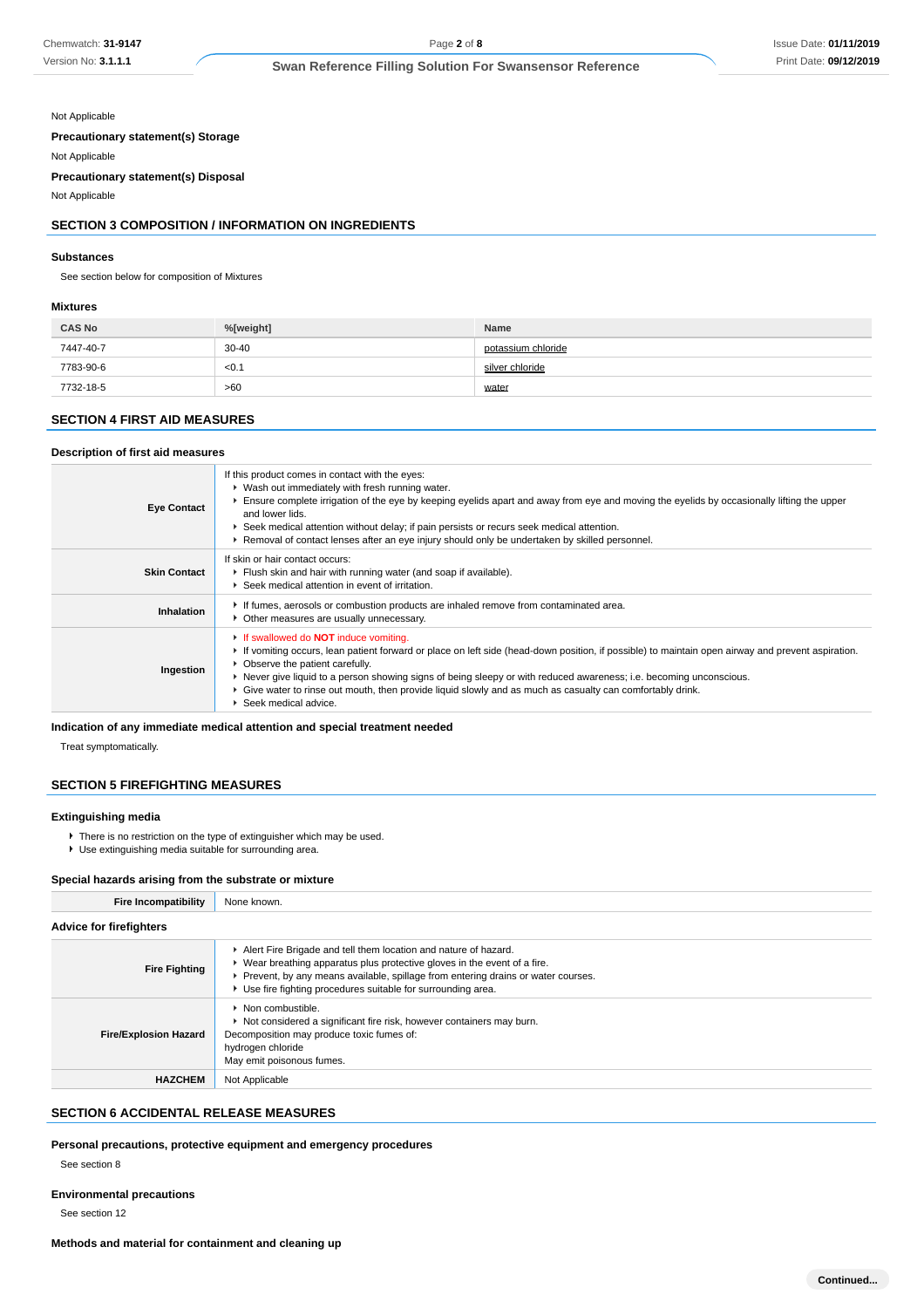| <b>Minor Spills</b> | • Clean up all spills immediately.<br>Avoid breathing vapours and contact with skin and eyes.<br>• Control personal contact with the substance, by using protective equipment.<br>Contain and absorb spill with sand, earth, inert material or vermiculite. |
|---------------------|-------------------------------------------------------------------------------------------------------------------------------------------------------------------------------------------------------------------------------------------------------------|
| <b>Major Spills</b> | Moderate hazard.<br>• Clear area of personnel and move upwind.<br>Alert Fire Brigade and tell them location and nature of hazard.<br>▶ Wear breathing apparatus plus protective gloves.                                                                     |

Personal Protective Equipment advice is contained in Section 8 of the SDS.

# **SECTION 7 HANDLING AND STORAGE**

| Precautions for safe handling |                                                                                                                                                                                                  |
|-------------------------------|--------------------------------------------------------------------------------------------------------------------------------------------------------------------------------------------------|
| Safe handling                 | Avoid all personal contact, including inhalation.<br>▶ Wear protective clothing when risk of exposure occurs.<br>▶ Use in a well-ventilated area.<br>Prevent concentration in hollows and sumps. |
| Other information             | Store in original containers.<br>▶ Keep containers securely sealed.<br>Store in a cool, dry, well-ventilated area.<br>Store away from incompatible materials and foodstuff containers.           |

### **Conditions for safe storage, including any incompatibilities**

| Suitable container      | • Polyethylene or polypropylene container.<br>Packing as recommended by manufacturer.<br>Check all containers are clearly labelled and free from leaks. |
|-------------------------|---------------------------------------------------------------------------------------------------------------------------------------------------------|
| Storage incompatibility | None known                                                                                                                                              |
|                         | <b>W</b><br>≪చి                                                                                                                                         |

**X** — Must not be stored together<br>**0** — May be stored together with **0** — May be stored together with specific preventions

**+** — May be stored together

# **SECTION 8 EXPOSURE CONTROLS / PERSONAL PROTECTION**

### **Control parameters**

# **OCCUPATIONAL EXPOSURE LIMITS (OEL)**

## **INGREDIENT DATA**

| Source                                          | redient            | name                                                 | <b>TWA</b>                                         | <b>ATT</b><br>31 E.L | Peak                           | <b>Notes</b>  |
|-------------------------------------------------|--------------------|------------------------------------------------------|----------------------------------------------------|----------------------|--------------------------------|---------------|
| Standards<br>Australia<br>·xnc<br><b>DSLIFE</b> | chloride<br>silver | compounds (as Ag)<br>$\cdot$ il $\cdot$ o<br>soluble | $\sim$ $\sim$<br>ma/m3<br>v.v<br>$\cdot$<br>$\sim$ | Available<br>.       | ailable<br>N <sub>0</sub><br>. | Not Available |

**EMERGENCY LIMITS**

| Ingredient         | <b>Material name</b> | TEEL-1            |               | TEEL-2              | TEEL-3         |  |
|--------------------|----------------------|-------------------|---------------|---------------------|----------------|--|
| potassium chloride | Potassium chloride   | 7.8 mg/m3         |               | 86 mg/m3            | $510$ mg/m $3$ |  |
| silver chloride    | Silver chloride      | $22 \text{ mg/m}$ |               | 240 mg/m3           | 1,400 mg/m3    |  |
|                    |                      |                   |               |                     |                |  |
| Ingredient         | <b>Original IDLH</b> |                   |               | <b>Revised IDLH</b> |                |  |
| potassium chloride | Not Available        |                   |               | Not Available       |                |  |
| silver chloride    | $10 \text{ mg/m}$    |                   | Not Available |                     |                |  |
| water              | Not Available        |                   | Not Available |                     |                |  |

#### **Exposure controls**

| Appropriate engineering<br>controls | Engineering controls are used to remove a hazard or place a barrier between the worker and the hazard. Well-designed engineering controls can<br>be highly effective in protecting workers and will typically be independent of worker interactions to provide this high level of protection.<br>The basic types of engineering controls are:<br>Process controls which involve changing the way a job activity or process is done to reduce the risk.<br>Enclosure and/or isolation of emission source which keeps a selected hazard "physically" away from the worker and ventilation that strategically<br>"adds" and "removes" air in the work environment. |
|-------------------------------------|-----------------------------------------------------------------------------------------------------------------------------------------------------------------------------------------------------------------------------------------------------------------------------------------------------------------------------------------------------------------------------------------------------------------------------------------------------------------------------------------------------------------------------------------------------------------------------------------------------------------------------------------------------------------|
| <b>Personal protection</b>          | $\blacksquare$ $\Theta$ $\Theta$ $\blacksquare$                                                                                                                                                                                                                                                                                                                                                                                                                                                                                                                                                                                                                 |
| Eye and face protection             | ▶ Safety glasses with side shields<br>Chemical goggles.<br>▶ Contact lenses may pose a special hazard; soft contact lenses may absorb and concentrate irritants. A written policy document, describing<br>the wearing of lenses or restrictions on use, should be created for each workplace or task. This should include a review of lens absorption<br>and adsorption for the class of chemicals in use and an account of injury experience.                                                                                                                                                                                                                  |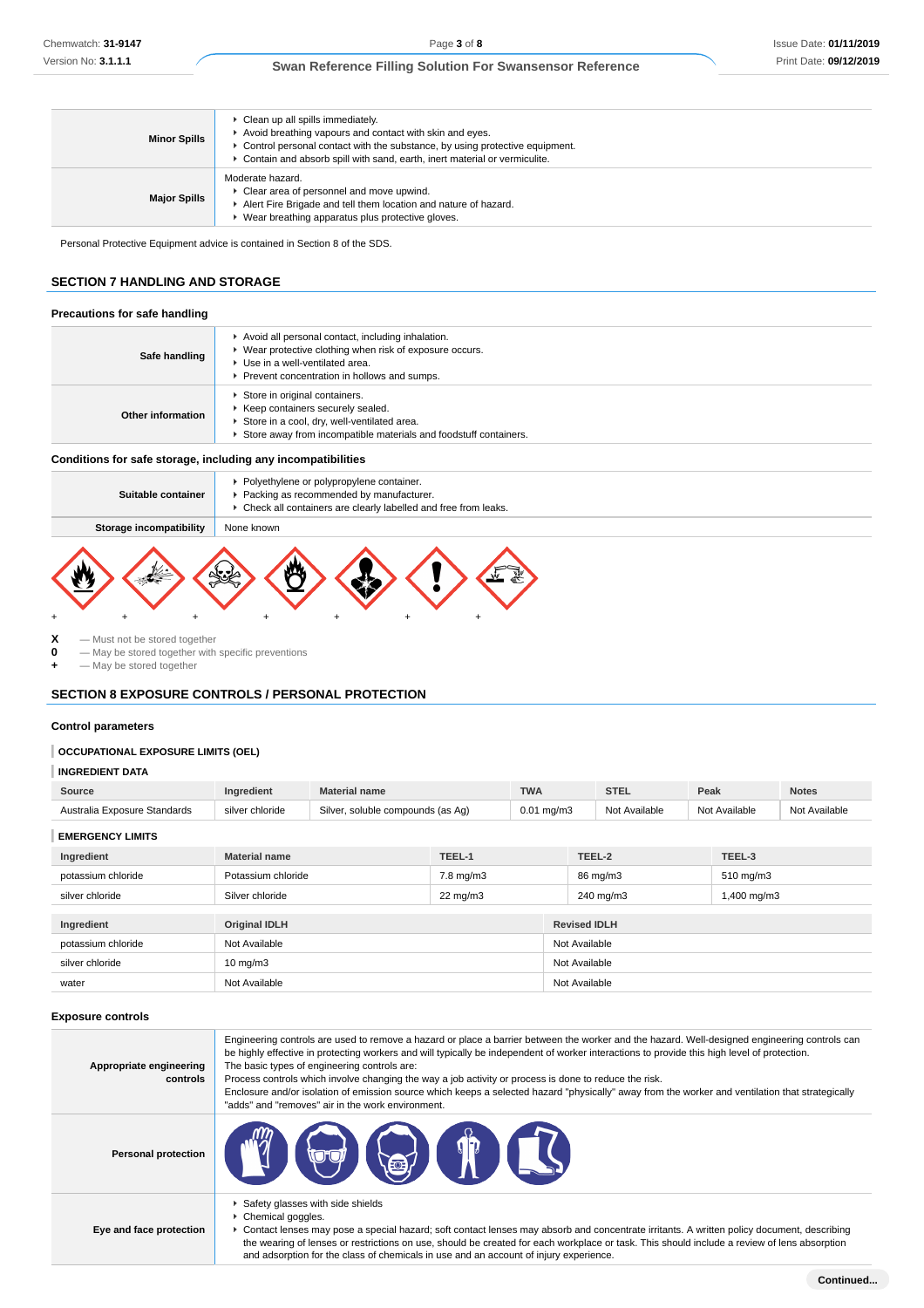| <b>Skin protection</b> | See Hand protection below                                                                                                                                                                                                                                                                                                                                                                                                                                                                                                                                                                                                                                                                                |
|------------------------|----------------------------------------------------------------------------------------------------------------------------------------------------------------------------------------------------------------------------------------------------------------------------------------------------------------------------------------------------------------------------------------------------------------------------------------------------------------------------------------------------------------------------------------------------------------------------------------------------------------------------------------------------------------------------------------------------------|
| Hands/feet protection  | The selection of suitable gloves does not only depend on the material, but also on further marks of quality which vary from manufacturer to<br>manufacturer. Where the chemical is a preparation of several substances, the resistance of the glove material can not be calculated in advance<br>and has therefore to be checked prior to the application.<br>The exact break through time for substances has to be obtained from the manufacturer of the protective gloves and has to be observed when<br>making a final choice.<br>Personal hygiene is a key element of effective hand care.<br>▶ Wear chemical protective gloves, e.g. PVC.<br>▶ Wear safety footwear or safety gumboots, e.g. Rubber |
| <b>Body protection</b> | See Other protection below                                                                                                                                                                                                                                                                                                                                                                                                                                                                                                                                                                                                                                                                               |
| Other protection       | $\triangleright$ Overalls.<br>P.V.C. apron.<br>Barrier cream.                                                                                                                                                                                                                                                                                                                                                                                                                                                                                                                                                                                                                                            |

# **Recommended material(s)**

**GLOVE SELECTION INDEX**

Glove selection is based on a modified presentation of the:

 **"Forsberg Clothing Performance Index".**

 The effect(s) of the following substance(s) are taken into account in the **computergenerated** selection:

Swan Reference Filling Solution For Swansensor Reference

| <b>Material</b> | <b>CPI</b> |
|-----------------|------------|
| <b>BUTYL</b>    | A          |
| <b>NEOPRENE</b> | A          |
| <b>VITON</b>    | A          |
| NATURAL RUBBER  | C          |
| <b>PVA</b>      | C          |

\* CPI - Chemwatch Performance Index

A: Best Selection

B: Satisfactory; may degrade after 4 hours continuous immersion

C: Poor to Dangerous Choice for other than short term immersion

**NOTE**: As a series of factors will influence the actual performance of the glove, a final selection must be based on detailed observation. - \* Where the glove is to be used on a short term, casual or infrequent basis, factors such

as "feel" or convenience (e.g. disposability), may dictate a choice of gloves which might otherwise be unsuitable following long-term or frequent use. A qualified practitioner should be consulted.

## **SECTION 9 PHYSICAL AND CHEMICAL PROPERTIES**

## **Information on basic physical and chemical properties**

| Appearance                                      | Colourless liquid with no odour; mixes with water. |                                            |                |
|-------------------------------------------------|----------------------------------------------------|--------------------------------------------|----------------|
|                                                 |                                                    |                                            |                |
| <b>Physical state</b>                           | Liquid                                             | Relative density (Water = 1)               | 1.0            |
| Odour                                           | Not Available                                      | Partition coefficient n-octanol<br>/ water | Not Available  |
| <b>Odour threshold</b>                          | Not Available                                      | Auto-ignition temperature (°C)             | Not Applicable |
| pH (as supplied)                                | $\overline{7}$                                     | <b>Decomposition temperature</b>           | Not Available  |
| Melting point / freezing point<br>(°C)          | Not Available                                      | Viscosity (cSt)                            | Not Available  |
| Initial boiling point and boiling<br>range (°C) | $-100$                                             | Molecular weight (g/mol)                   | Not Applicable |
| Flash point (°C)                                | Not Applicable                                     | <b>Taste</b>                               | Not Available  |
| <b>Evaporation rate</b>                         | Not Available                                      | <b>Explosive properties</b>                | Not Available  |
| Flammability                                    | Not Applicable                                     | <b>Oxidising properties</b>                | Not Available  |
| Upper Explosive Limit (%)                       | Not Applicable                                     | Surface Tension (dyn/cm or<br>$mN/m$ )     | Not Available  |
| Lower Explosive Limit (%)                       | Not Applicable                                     | <b>Volatile Component (%vol)</b>           | Not Available  |
| Vapour pressure (kPa)                           | Not Available                                      | Gas group                                  | Not Available  |
| Solubility in water                             | Miscible                                           | pH as a solution (1%)                      | Not Available  |
| Vapour density $(Air = 1)$                      | Not Available                                      | VOC g/L                                    | Not Available  |

### **SECTION 10 STABILITY AND REACTIVITY**

**Reactivity** See section 7 **Chemical stability I** Unstable in the presence of incompatible materials. Product is considered stable. Hazardous polymerisation will not occur. **Possibility of hazardous reactions** See section 7

#### **Respiratory protection**

Particulate. (AS/NZS 1716 & 1715, EN 143:2000 & 149:001, ANSI Z88 or national equivalent)

Where the concentration of gas/particulates in the breathing zone, approaches or exceeds the "Exposure Standard" (or ES), respiratory protection is required. Degree of protection varies with both face-piece and Class of filter; the nature of protection varies with Type of filter.

| <b>Required Minimum</b><br><b>Protection Factor</b> | <b>Half-Face</b><br>Respirator | <b>Full-Face</b><br>Respirator   | <b>Powered Air</b><br>Respirator      |
|-----------------------------------------------------|--------------------------------|----------------------------------|---------------------------------------|
| up to $10 \times ES$                                | -AUS P2                        |                                  | -PAPR-AUS /<br>Class 1 P <sub>2</sub> |
| up to $50 \times ES$                                | ۰                              | -AUS / Class 1<br>P <sub>2</sub> |                                       |
| up to $100 \times ES$                               | ۰                              | $-2P2$                           | -PAPR-2 P2 $\land$                    |

#### ^ - Full-face

A(All classes) = Organic vapours, B AUS or B1 = Acid gasses, B2 = Acid gas or hydrogen cyanide(HCN), B3 = Acid gas or hydrogen cyanide(HCN), E = Sulfur dioxide(SO2), G = Agricultural chemicals, K = Ammonia(NH3), Hg = Mercury, NO = Oxides of nitrogen,  $MB =$  Methyl bromide,  $AX =$  Low boiling point organic compounds(below 65 degC)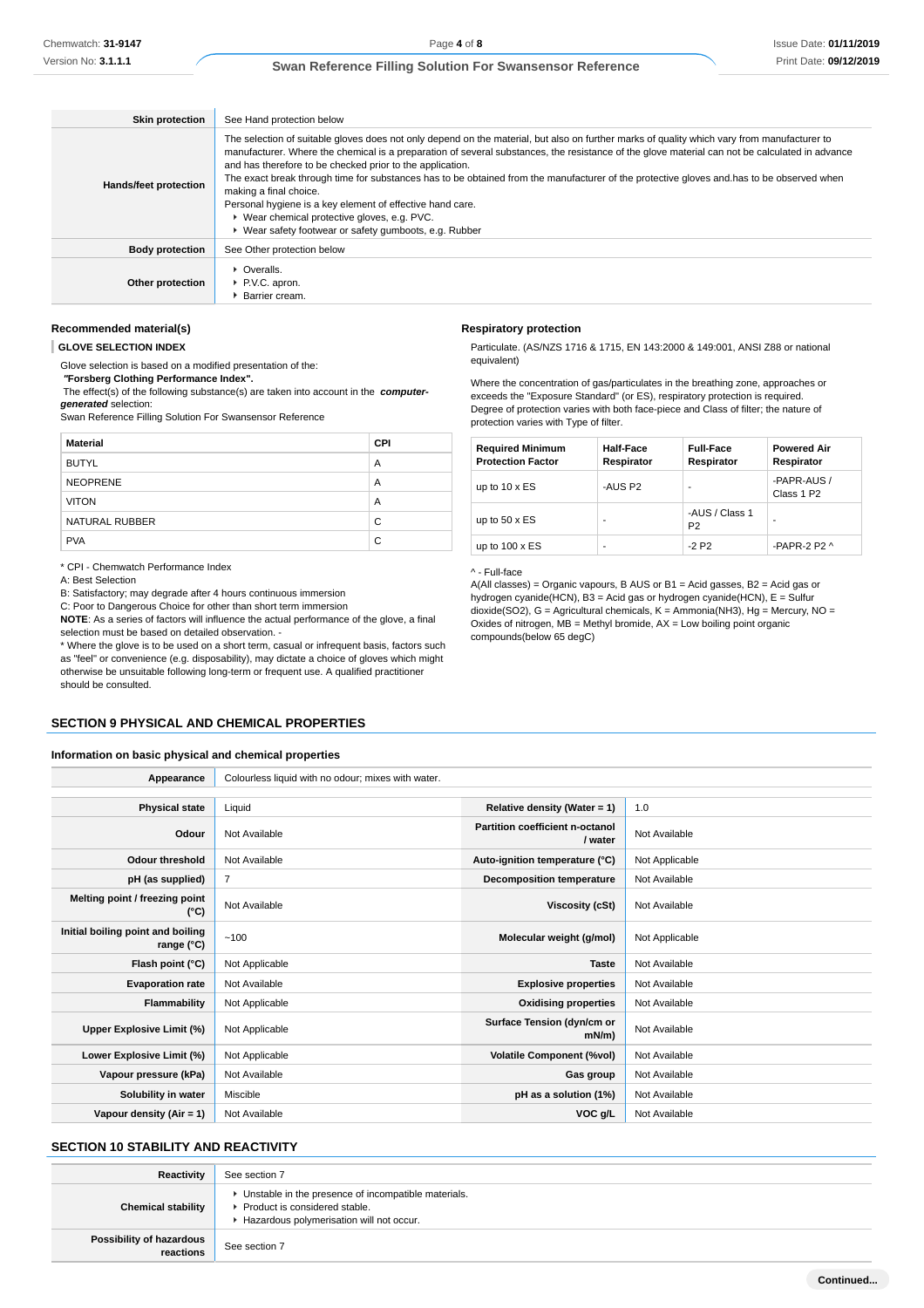| Conditions to avoid                 | See section 7 |
|-------------------------------------|---------------|
| Incompatible materials              | See section 7 |
| Hazardous decomposition<br>products | See section 5 |

# **SECTION 11 TOXICOLOGICAL INFORMATION**

# **Information on toxicological effects**

| Inhaled             | The material is not thought to produce either adverse health effects or irritation of the respiratory tract following inhalation (as classified by EC<br>Directives using animal models). Nevertheless, adverse systemic effects have been produced following exposure of animals by at least one other<br>route and good hygiene practice requires that exposure be kept to a minimum and that suitable control measures be used in an occupational<br>setting. |
|---------------------|------------------------------------------------------------------------------------------------------------------------------------------------------------------------------------------------------------------------------------------------------------------------------------------------------------------------------------------------------------------------------------------------------------------------------------------------------------------|
| Ingestion           | Accidental ingestion of the material may be damaging to the health of the individual.<br>Acute potassium poisoning after swallowing is rare, because vomiting usually occurs and renal excretion is fast. Potassium causes a slow, weak<br>pulse, irreqularities in heart rhythm, heart block and an eventual fall in blood pressure.                                                                                                                            |
| <b>Skin Contact</b> | Repeated exposure may cause skin cracking, flaking or drying following normal handling and use.<br>Irritation and skin reactions are possible with sensitive skin<br>Entry into the blood-stream, through, for example, cuts, abrasions or lesions, may produce systemic injury with harmful effects. Examine the skin<br>prior to the use of the material and ensure that any external damage is suitably protected.                                            |
| Eye                 | Although the liquid is not thought to be an irritant (as classified by EC Directives), direct contact with the eye may produce transient discomfort<br>characterised by tearing or conjunctival redness (as with windburn).                                                                                                                                                                                                                                      |
| Chronic             | Prolonged or repeated skin contact may cause drying with cracking, irritation and possible dermatitis following.<br>Substance accumulation, in the human body, may occur and may cause some concern following repeated or long-term occupational exposure.                                                                                                                                                                                                       |

| <b>Swan Reference Filling</b>               | <b>TOXICITY</b>                                                                                                                                                                                                                 | <b>IRRITATION</b>               |
|---------------------------------------------|---------------------------------------------------------------------------------------------------------------------------------------------------------------------------------------------------------------------------------|---------------------------------|
| <b>Solution For Swansensor</b><br>Reference | Not Available                                                                                                                                                                                                                   | Not Available                   |
|                                             | <b>TOXICITY</b>                                                                                                                                                                                                                 | <b>IRRITATION</b>               |
| potassium chloride                          | Oral (rat) LD50: 2600 mg/kg <sup>[2]</sup>                                                                                                                                                                                      | Eye (rabbit): 500 mg/24h - mild |
|                                             | <b>TOXICITY</b>                                                                                                                                                                                                                 | <b>IRRITATION</b>               |
| silver chloride                             | Oral (rat) LD50: >2000 mg/kg[1]                                                                                                                                                                                                 | Not Available                   |
|                                             | <b>TOXICITY</b>                                                                                                                                                                                                                 | <b>IRRITATION</b>               |
| water                                       | Oral (rat) LD50: >90000 mg/kg <sup>[2]</sup>                                                                                                                                                                                    | Not Available                   |
| Legend:                                     | 1. Value obtained from Europe ECHA Registered Substances - Acute toxicity 2.* Value obtained from manufacturer's SDS. Unless otherwise<br>specified data extracted from RTECS - Register of Toxic Effect of chemical Substances |                                 |

| <b>SILVER CHLORIDE</b>                                                                                          | Asthma-like symptoms may continue for months or even years after exposure to the material ends. This may be due to a non-allergic condition<br>known as reactive airways dysfunction syndrome (RADS) which can occur after exposure to high levels of highly irritating compound. Main<br>criteria for diagnosing RADS include the absence of previous airways disease in a non-atopic individual, with sudden onset of persistent<br>asthma-like symptoms within minutes to hours of a documented exposure to the irritant. Other criteria for diagnosis of RADS include a reversible<br>airflow pattern on lung function tests, moderate to severe bronchial hyperreactivity on methacholine challenge testing, and the lack of minimal<br>lymphocytic inflammation, without eosinophilia. |                                 |   |  |
|-----------------------------------------------------------------------------------------------------------------|----------------------------------------------------------------------------------------------------------------------------------------------------------------------------------------------------------------------------------------------------------------------------------------------------------------------------------------------------------------------------------------------------------------------------------------------------------------------------------------------------------------------------------------------------------------------------------------------------------------------------------------------------------------------------------------------------------------------------------------------------------------------------------------------|---------------------------------|---|--|
| Swan Reference Filling<br><b>Solution For Swansensor</b><br><b>Reference &amp; WATER</b>                        | No significant acute toxicological data identified in literature search.                                                                                                                                                                                                                                                                                                                                                                                                                                                                                                                                                                                                                                                                                                                     |                                 |   |  |
| Swan Reference Filling<br><b>Solution For Swansensor</b><br><b>Reference &amp; POTASSIUM</b><br><b>CHLORIDE</b> | The material may be irritating to the eye, with prolonged contact causing inflammation. Repeated or prolonged exposure to irritants may produce<br>conjunctivitis.                                                                                                                                                                                                                                                                                                                                                                                                                                                                                                                                                                                                                           |                                 |   |  |
| <b>Acute Toxicity</b>                                                                                           | ×                                                                                                                                                                                                                                                                                                                                                                                                                                                                                                                                                                                                                                                                                                                                                                                            | Carcinogenicity                 | × |  |
| <b>Skin Irritation/Corrosion</b>                                                                                | ×                                                                                                                                                                                                                                                                                                                                                                                                                                                                                                                                                                                                                                                                                                                                                                                            | Reproductivity                  | × |  |
| <b>Serious Eye Damage/Irritation</b>                                                                            | ×                                                                                                                                                                                                                                                                                                                                                                                                                                                                                                                                                                                                                                                                                                                                                                                            | <b>STOT - Single Exposure</b>   | × |  |
| <b>Respiratory or Skin</b><br>sensitisation                                                                     | ×                                                                                                                                                                                                                                                                                                                                                                                                                                                                                                                                                                                                                                                                                                                                                                                            | <b>STOT - Repeated Exposure</b> | × |  |
| <b>Mutagenicity</b>                                                                                             | ×                                                                                                                                                                                                                                                                                                                                                                                                                                                                                                                                                                                                                                                                                                                                                                                            | <b>Aspiration Hazard</b>        | × |  |
|                                                                                                                 | $\blacktriangleright$ - Data either not available or does not fill the criteria for classification<br>Legend:                                                                                                                                                                                                                                                                                                                                                                                                                                                                                                                                                                                                                                                                                |                                 |   |  |

# **SECTION 12 ECOLOGICAL INFORMATION**

# **Toxicity**

| <b>Swan Reference Filling</b><br><b>Solution For Swansensor</b><br>Reference | <b>ENDPOINT</b>  | <b>TEST DURATION (HR)</b> | <b>SPECIES</b> | <b>VALUE</b>     | <b>SOURCE</b>    |
|------------------------------------------------------------------------------|------------------|---------------------------|----------------|------------------|------------------|
|                                                                              | Not<br>Available | Not Available             | Not Available  | Not<br>Available | Not<br>Available |

– Data available to make classification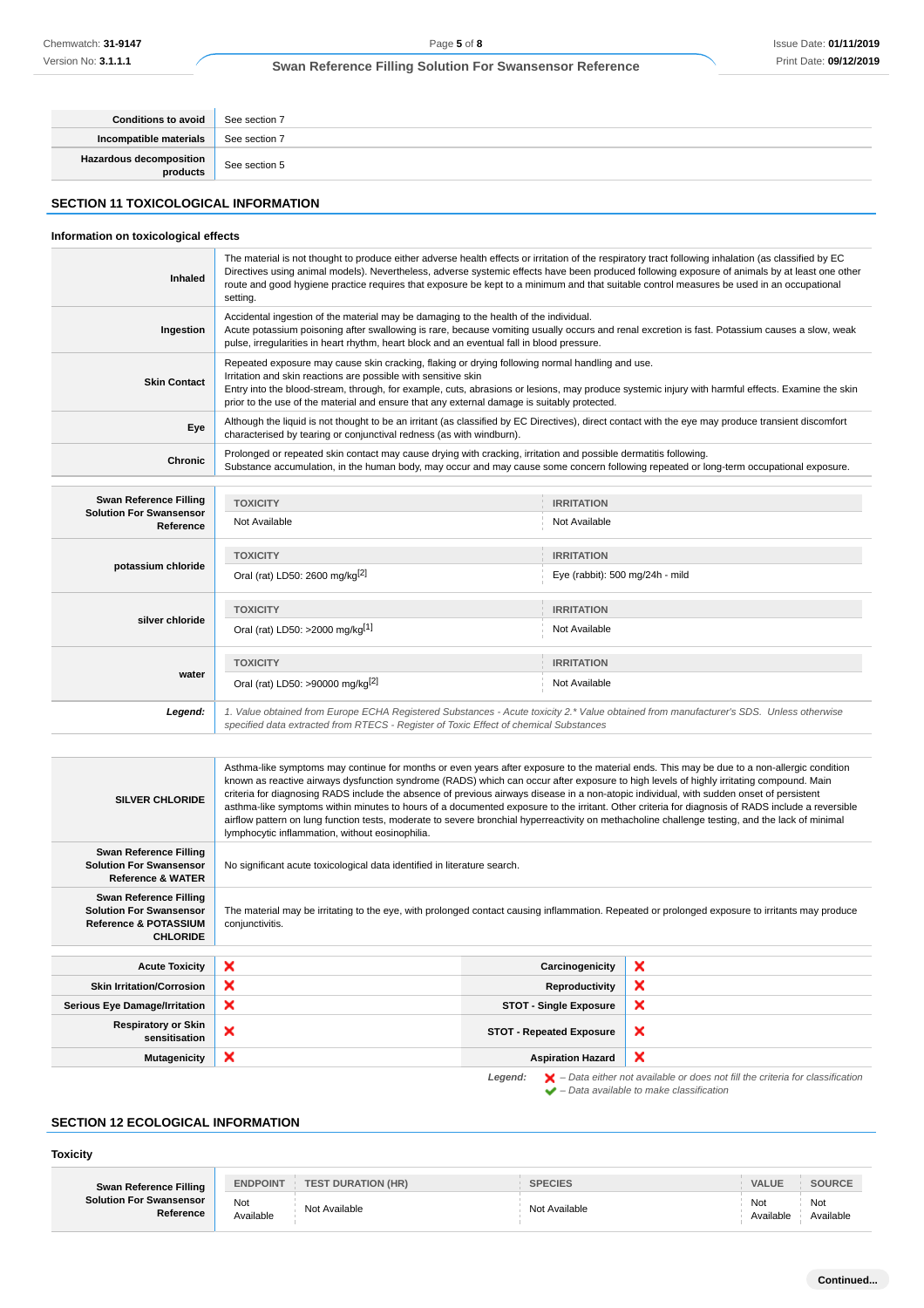|                    | <b>ENDPOINT</b>                                                                                                                                                                                                                                | <b>TEST DURATION (HR)</b>                                                                                                                     | <b>SPECIES</b>                | <b>VALUE</b>    | <b>SOURCE</b>  |
|--------------------|------------------------------------------------------------------------------------------------------------------------------------------------------------------------------------------------------------------------------------------------|-----------------------------------------------------------------------------------------------------------------------------------------------|-------------------------------|-----------------|----------------|
|                    | <b>LC50</b>                                                                                                                                                                                                                                    | 96                                                                                                                                            | Fish                          | 2-10mg/L        | 2              |
| potassium chloride | EC50                                                                                                                                                                                                                                           | 48                                                                                                                                            | Crustacea                     | 83mg/L          | 4              |
|                    | EC50                                                                                                                                                                                                                                           | 72                                                                                                                                            | Algae or other aquatic plants | 2-500mg/L       | $\overline{2}$ |
|                    | <b>NOEC</b>                                                                                                                                                                                                                                    | 72                                                                                                                                            | Algae or other aquatic plants | $>=100$ mg/L    | $\overline{2}$ |
|                    | <b>ENDPOINT</b>                                                                                                                                                                                                                                | <b>TEST DURATION (HR)</b>                                                                                                                     | <b>SPECIES</b>                | <b>VALUE</b>    | <b>SOURCE</b>  |
| silver chloride    | <b>LC50</b>                                                                                                                                                                                                                                    | 96                                                                                                                                            | Fish                          | >0.001-0.93mg/L | 2              |
|                    | <b>EC50</b>                                                                                                                                                                                                                                    | 48                                                                                                                                            | Crustacea                     | 0.0006mg/L      | 2              |
|                    | <b>BCF</b>                                                                                                                                                                                                                                     | 168                                                                                                                                           | Crustacea                     | $5.0$ mg/L      | 4              |
|                    | <b>NOEC</b>                                                                                                                                                                                                                                    | 480                                                                                                                                           | Crustacea                     | 0.00031mg/L     | 2              |
|                    |                                                                                                                                                                                                                                                |                                                                                                                                               |                               |                 |                |
|                    | <b>ENDPOINT</b>                                                                                                                                                                                                                                | <b>TEST DURATION (HR)</b>                                                                                                                     | <b>SPECIES</b>                | <b>VALUE</b>    | <b>SOURCE</b>  |
| water              | <b>LC50</b>                                                                                                                                                                                                                                    | 96                                                                                                                                            | Fish                          | 897.520mg/L     | 3              |
|                    | <b>EC50</b>                                                                                                                                                                                                                                    | 96                                                                                                                                            | Algae or other aquatic plants | 8768.874mg/L    | 3              |
| Legend:            |                                                                                                                                                                                                                                                | Extracted from 1. IUCLID Toxicity Data 2. Europe ECHA Registered Substances - Ecotoxicological Information - Aquatic Toxicity 3. EPIWIN Suite |                               |                 |                |
|                    | V3.12 (QSAR) - Aquatic Toxicity Data (Estimated) 4. US EPA, Ecotox database - Aquatic Toxicity Data 5. ECETOC Aquatic Hazard Assessment<br>Data 6. NITE (Japan) - Bioconcentration Data 7. METI (Japan) - Bioconcentration Data 8. Vendor Data |                                                                                                                                               |                               |                 |                |

# **DO NOT** discharge into sewer or waterways.

### **Persistence and degradability**

| Ingredient         | Persistence: Water/Soil | Persistence: Air |
|--------------------|-------------------------|------------------|
| potassium chloride | <b>HIGH</b>             | <b>HIGH</b>      |
| water              | LOW                     | LOW              |

### **Bioaccumulative potential**

| Ingredient         | <b>Bioaccumulation</b>    |  |
|--------------------|---------------------------|--|
| potassium chloride | LOW (LogKOW = $-0.4608$ ) |  |
| water              | LOW (LogKOW = $-1.38$ )   |  |

### **Mobility in soil**

| Ingredient         | <b>Mobility</b>      |  |  |
|--------------------|----------------------|--|--|
| potassium chloride | LOW ( $KOC = 14.3$ ) |  |  |
| water              | LOW (KOC = $14.3$ )  |  |  |

### **SECTION 13 DISPOSAL CONSIDERATIONS**

#### **Waste treatment methods**

| Product / Packaging disposal | Legislation addressing waste disposal requirements may differ by country, state and/ or territory. Each user must refer to laws operating in their<br>area. In some areas, certain wastes must be tracked.<br>A Hierarchy of Controls seems to be common - the user should investigate:<br>▶ Reduction<br>$\blacktriangleright$ Reuse<br>$\triangleright$ Recycling<br>Disposal (if all else fails)<br>This material may be recycled if unused, or if it has not been contaminated so as to make it unsuitable for its intended use.<br>DO NOT allow wash water from cleaning or process equipment to enter drains.<br>It may be necessary to collect all wash water for treatment before disposal.<br>In all cases disposal to sewer may be subject to local laws and regulations and these should be considered first.<br>• Where in doubt contact the responsible authority.<br>Recycle wherever possible.<br>▶ Consult manufacturer for recycling options or consult local or regional waste management authority for disposal if no suitable treatment or<br>disposal facility can be identified.<br>Dispose of by: burial in a land-fill specifically licensed to accept chemical and / or pharmaceutical wastes or incineration in a licensed<br>apparatus (after admixture with suitable combustible material).<br>Decontaminate empty containers. |  |
|------------------------------|------------------------------------------------------------------------------------------------------------------------------------------------------------------------------------------------------------------------------------------------------------------------------------------------------------------------------------------------------------------------------------------------------------------------------------------------------------------------------------------------------------------------------------------------------------------------------------------------------------------------------------------------------------------------------------------------------------------------------------------------------------------------------------------------------------------------------------------------------------------------------------------------------------------------------------------------------------------------------------------------------------------------------------------------------------------------------------------------------------------------------------------------------------------------------------------------------------------------------------------------------------------------------------------------------------------------------------------------------------|--|

# **SECTION 14 TRANSPORT INFORMATION**

## **Labels Required**

| ___           |                 |  |
|---------------|-----------------|--|
| <b>Marine</b> | <b>NO</b>       |  |
|               | Νι∧+<br>''∩ahle |  |

# **Land transport (ADG): NOT REGULATED FOR TRANSPORT OF DANGEROUS GOODS**

**Air transport (ICAO-IATA / DGR): NOT REGULATED FOR TRANSPORT OF DANGEROUS GOODS**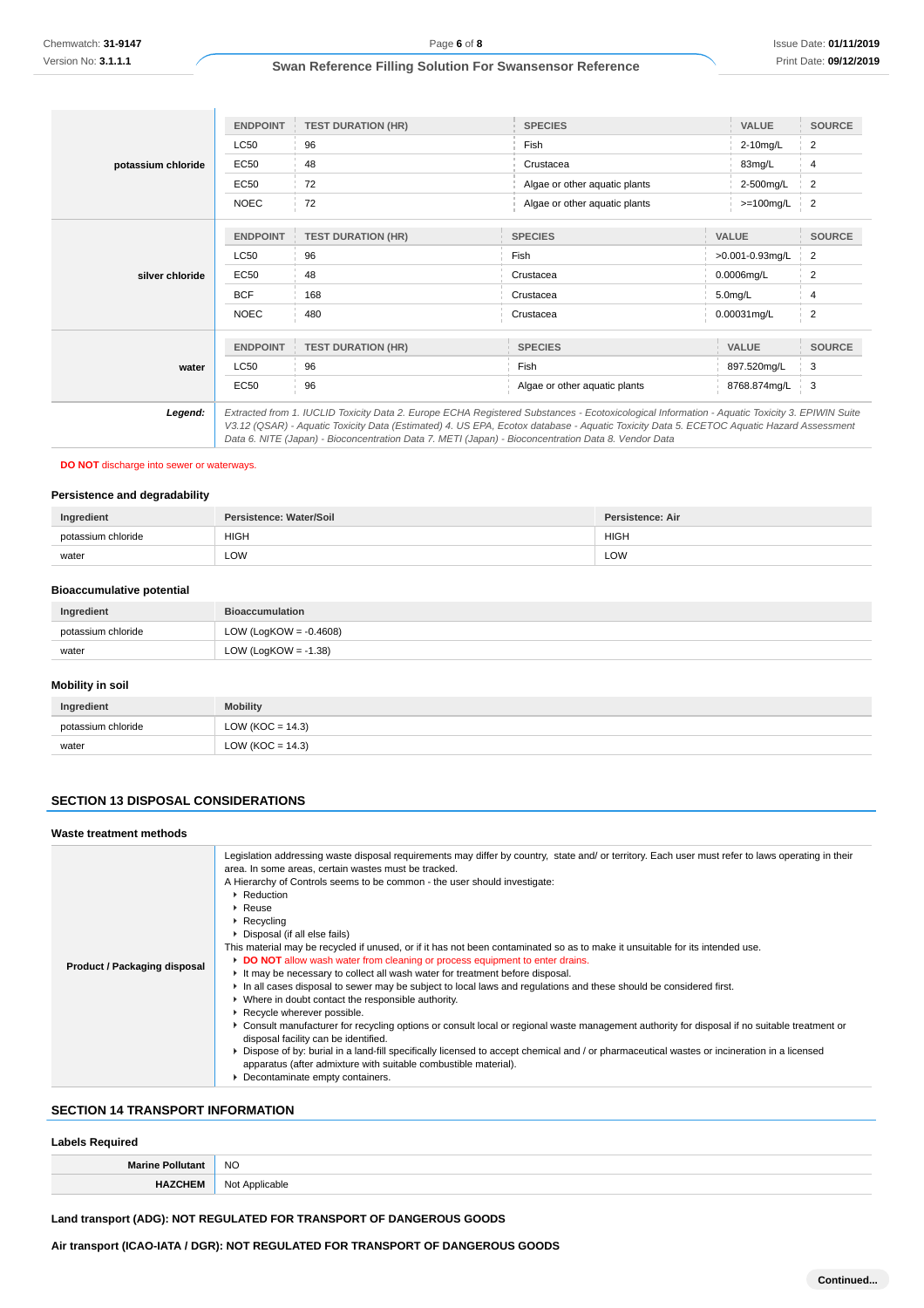IMO IBC Code Chapter 17: Summary of minimum requirements

IMO IBC Code Chapter 18: List of products to which the Code does not apply IMO MARPOL (Annex II) - List of Noxious Liquid Substances Carried in Bulk

International Air Transport Association (IATA) Dangerous Goods Regulations International Maritime Dangerous Goods Requirements (IMDG Code) United Nations Recommendations on the Transport of Dangerous Goods Model

### **Sea transport (IMDG-Code / GGVSee): NOT REGULATED FOR TRANSPORT OF DANGEROUS GOODS**

#### **Transport in bulk according to Annex II of MARPOL and the IBC code**

Not Applicable

#### **SECTION 15 REGULATORY INFORMATION**

#### **Safety, health and environmental regulations / legislation specific for the substance or mixture**

#### **POTASSIUM CHLORIDE IS FOUND ON THE FOLLOWING REGULATORY LISTS**

Australia Inventory of Chemical Substances (AICS)

Australia Standard for the Uniform Scheduling of Medicines and Poisons (SUSMP) - Schedule 4

GESAMP/EHS Composite List - GESAMP Hazard Profiles

#### **SILVER CHLORIDE IS FOUND ON THE FOLLOWING REGULATORY LISTS**

Australia Dangerous Goods Code (ADG Code) - Dangerous Goods List

Australia Dangerous Goods Code (ADG Code) - List of Emergency Action Codes Australia Exposure Standards

Australia Inventory of Chemical Substances (AICS)

#### **WATER IS FOUND ON THE FOLLOWING REGULATORY LISTS**

Australia Inventory of Chemical Substances (AICS) **IMO IBC Code Chapter 18:** List of products to which the Code does not apply

#### **National Inventory Status**

**National Inventory Status** Australia - AICS Yes Canada - DSL Yes Canada - NDSL No (silver chloride; potassium chloride; water) China - IECSC Yes Europe - EINEC / ELINCS / NLP Yes Japan - ENCS Yes Korea - KECI Yes New Zealand - NZIoC Yes Philippines - PICCS Yes USA - TSCA Yes Taiwan - TCSI Yes Mexico - INSQ No (silver chloride) Vietnam - NCI Yes Russia - ARIPS Yes **Legend:** Yes = All CAS declared ingredients are on the inventory No = One or more of the CAS listed ingredients are not on the inventory and are not exempt from listing(see specific ingredients in brackets)

**Regulations** 

### **SECTION 16 OTHER INFORMATION**

#### **SDS Version Summary**

| <b>Version</b> | <b>Issue Date</b> | <b>Sections Updated</b>                                                                              |
|----------------|-------------------|------------------------------------------------------------------------------------------------------|
| 3.1.1.1        | 01/11/2019        | One-off system update. NOTE: This may or may not change the GHS classification, Supplier Information |

#### **Other information**

Classification of the preparation and its individual components has drawn on official and authoritative sources as well as independent review by the Chemwatch Classification committee using available literature references.

The SDS is a Hazard Communication tool and should be used to assist in the Risk Assessment. Many factors determine whether the reported Hazards are Risks in the workplace or other settings. Risks may be determined by reference to Exposures Scenarios. Scale of use, frequency of use and current or available engineering controls must be considered.

#### **Definitions and abbreviations**

PC-TWA: Permissible Concentration-Time Weighted Average PC-STEL: Permissible Concentration-Short Term Exposure Limit IARC: International Agency for Research on Cancer ACGIH: American Conference of Governmental Industrial Hygienists STEL: Short Term Exposure Limit TEEL: Temporary Emergency Exposure Limit。 IDLH: Immediately Dangerous to Life or Health Concentrations OSF: Odour Safety Factor NOAEL :No Observed Adverse Effect Level LOAEL: Lowest Observed Adverse Effect Level TLV: Threshold Limit Value